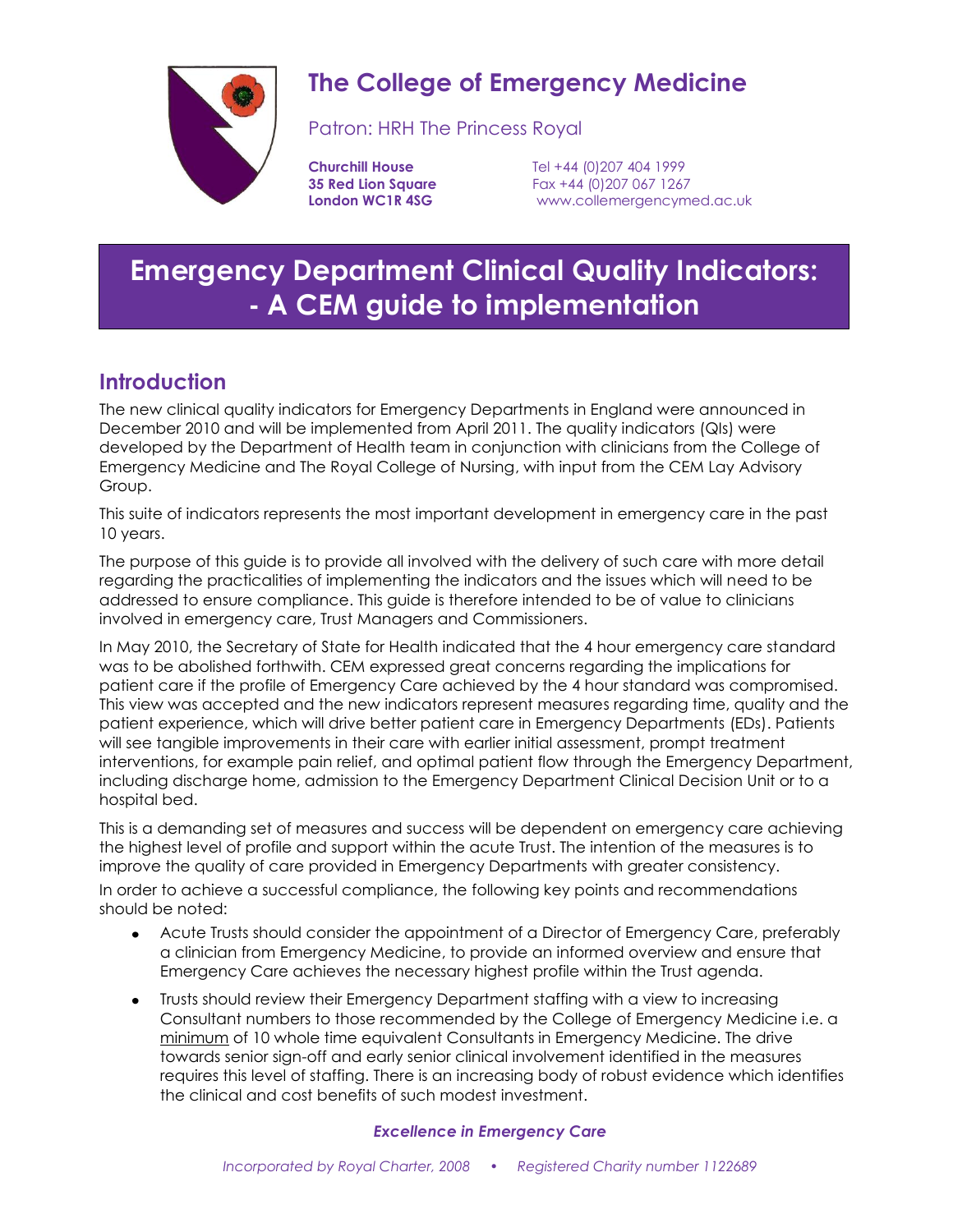- Ambulatory care is identified as an important issue. A properly configured Emergency Department Clinical Decision Unit is the key to providing such clinical and cost efficient care.
- $\bullet$ The time related incentive that no patient should be in the Emergency Department for more than 6 hours will necessitate pre-emptive hospital capacity planning, particularly in intensive care and high dependency units.
- Monitoring performance will require adequate IT provision. At present, this is variable and  $\bullet$ there are major concerns regarding the reliability of Emergency Department data. Trusts should review the IT provision in their Emergency Department at the earliest opportunity and upgrade where necessary.
- Please note there are two documents which are subtly different *data definitions* and  $\bullet$ *implementation guidance*. It is vital to understand the clinical rationale for each indicator and the philosophy of the set of indicators to successfully implement them which is only described in the implementation guidance.
- Key indicators will be measured by Monitor and by the Department of Health (Performance  $\bullet$ Management Team).
- It is absolutely crucial that this be regarded as a complete set of indicators rather than  $\bullet$ individual measures. Successful compliance will be achieved by improving clinical standards across the board.

I hope this guide is useful in navigating the complexities of this important new initiative. Please do let me know directly at [prescem@gmail.com](mailto:prescem@gmail.com) if there are any areas of this guide which require greater clarity or detail.

The College of Emergency Medicine will be setting up a forum on the ENLIGHTENme website for all feedback, comments and observations as work commences to implement these indicators.

It is important to note that although intuitively these indicators address key issues in Emergency Department care, they are untested and unproven. It is inevitable that there will be a need to refine and amend the indicators in due course.

Not all these indicators will be immediately achievable. In the interim, the indicators should be regarded as levers to drive improvements in emergency care and not sticks with which to beat clinicians working hard to provide optimal care for their patients, often in challenging circumstances.

Overall, the new quality indicators provide an outstanding opportunity to ensure that all Emergency Departments deliver the consistent high quality care which our patients expect and deserve.

#### **John Heyworth**

President The College of Emergency Medicine March 2011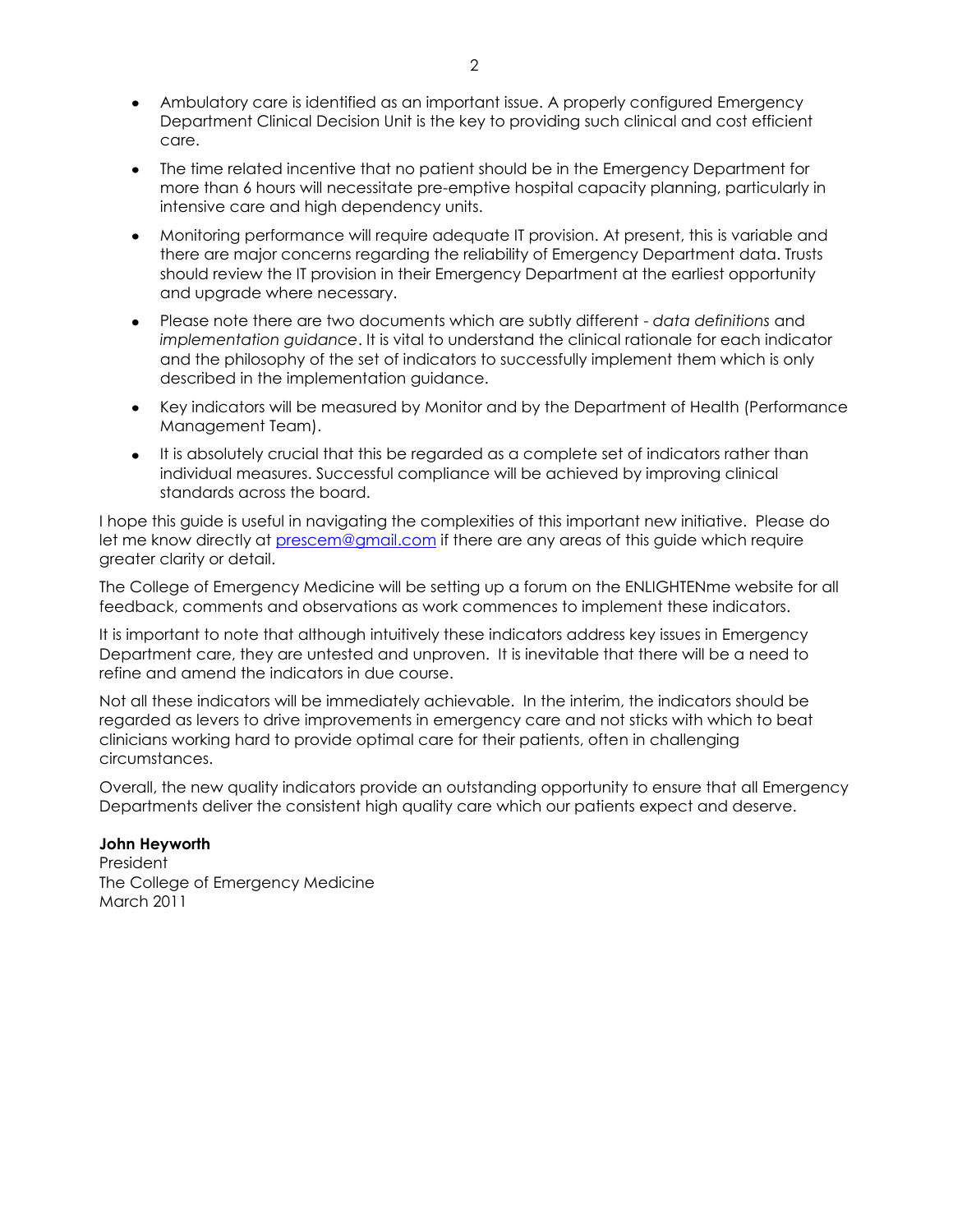# **1. Ambulatory care**

# **Description**

This quality indicator aims to describe the success of managing certain conditions on pathways that require diagnosis, observation and treatment initially in the Emergency Department (ED) or for a short period on an observation medicine unit / Clinical Decision Unit (CDU) and then at home, rather than the traditional hospital bed base or normal outpatient services.

Two conditions have been chosen in the first year to focus on - namely *Cellulitis* and *Deep Vein Thrombosis (DVT) assessment*. This indicator class is a new concept and experience will develop during 2011/2012 to stimulate further debate and refinement for future years.

# **What does it mean and how will it be measured?**

Emergency Departments have a vital role to play in ensuring that patients with certain key high volume, low risk conditions are placed on and managed using efficient ambulatory care pathways wherever possible. By making sure that a high proportion of these conditions can be managed in this way it will ensure fewer avoidable admissions to hospital. The result will be to increase efficiency, effectiveness and also improve patient experience.

During the first year of measuring this indicator, it will take time for EDs to configure their healthcare informatics systems appropriately. Hospital Episode Statistics (HES) data indicates a wide variation in the number of admissions for Cellulitis per 1000 weighted head of PCT register population (0.75-1.80 across PCT) with a median value of 1.2 admissions per 1000. For DVT assessment the range is 0.12- 1.17 with a median of 0.42 admissions per 1000 head. Evidence suggests that there is a high potential for ambulatory care for Cellulitis cases (60-90% of traditional admissions) and a very high potential for ambulatory care for DVT assessment (> 90% of traditional admissions). Developing and refining local data gathering and audit systems will improve the ability to more accurately prove success in these key areas.

# **Why has it been chosen?**

The aim of the indicator is to ensure that clinicians in the ED consider the importance of ambulatory care pathways and embed them into their daily practice. These two conditions have been chosen for their potential high impact. In future years other conditions will be added to this indicator.

# **What will this mean for my Emergency Department?**

It will be vitally important to look at your ED pathways to review the way in which you assess and manage these two conditions. It may be that you already have robust ambulatory care pathways embedded into either departmental practice or in an observation medicine /CDU area. If not, it will help to develop a project plan to introduce this. Linked to this will be a need to review departmental informatics systems to collect relevant data easily and prove the success of your ambulatory care strategy.

# **What are the benefits?**

The indicator will benefit the patient by avoiding hospital admission unless absolutely necessary. It will also go some way towards helping your local healthcare economy to be more effective and efficient in its use of the hospital bed base.

#### **What are the challenges?**

Aspects of ambulatory care may well be already embedded in your departmental practice. The focus on these two conditions in this indicator is an important first step to providing consistency of practice for other conditions as well. The challenges focussed on DVT assessment and Cellulitis will also apply to other conditions in the future.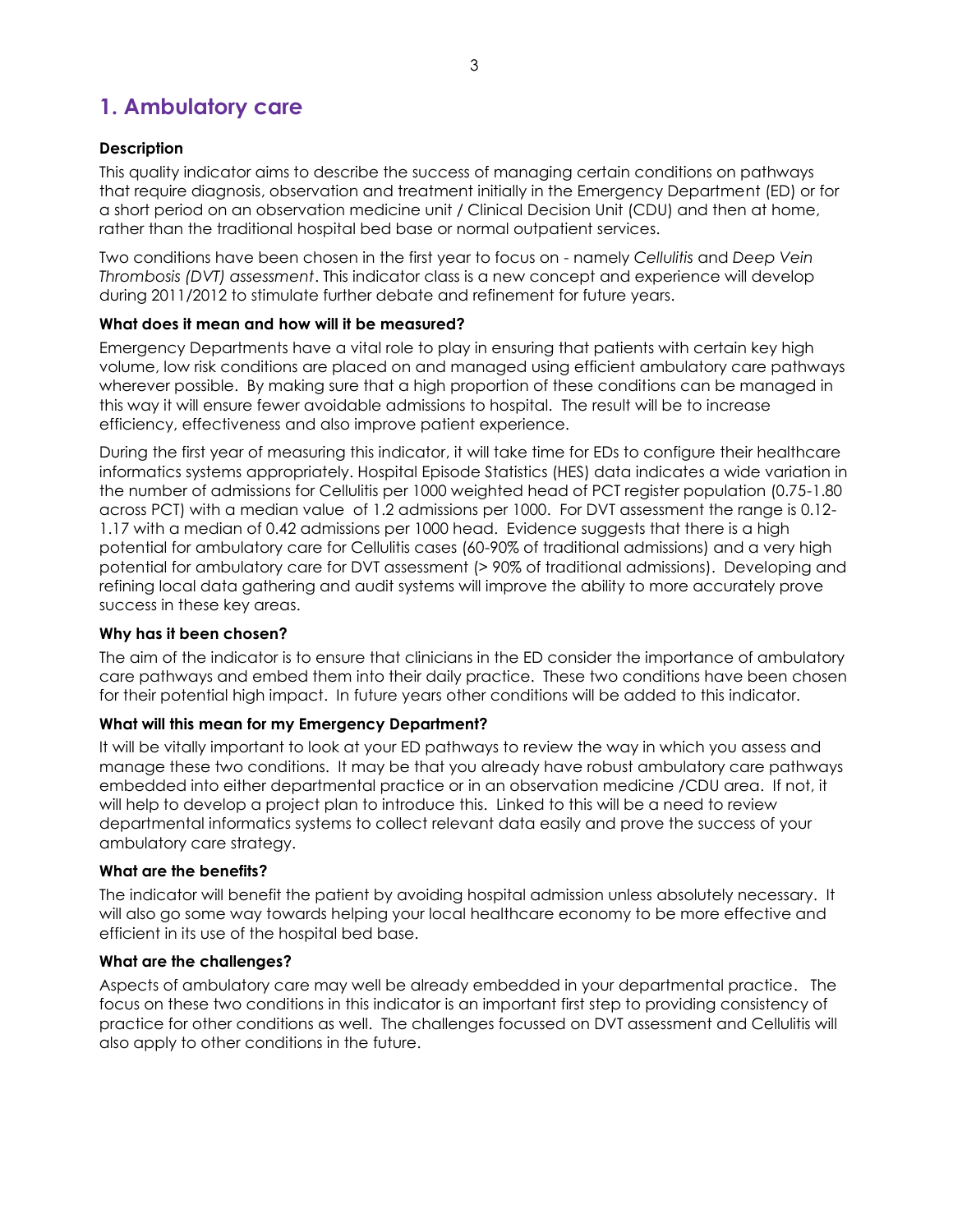The challenges include:

- Is there an evidence based ambulatory care pathway for managing these conditions in the ED and /or observation medicine/CDU?
- If not, how can it be developed and delivered into ED practice?
- How can key stake holders (clinicians, diagnostic support, and commissioners) be best engaged to help develop the pathway?
- How can the key metrics be embedded into ED informatics systems so that they can be easily measured? And also how do you identify sub groups that require to be appropriately admitted into hospital due to co- morbidities or social factors?
- $\bullet$ If ambulatory care development is constrained by a lack of systems support in the hospital or community - how can this be corrected?
- Data some locations may record CDU as an admission and so admission rates appear artificially high.

- Develop an ambulatory care change management team as part of a Quality Indicator delivery programme.
- Make maximum use of available resources:
	- o The NHS institute for Innovation and Improvement have launched a Directory of Ambulatory Emergency Care for Adults. This contains many helpful approaches to aid development and delivery. <https://www.institute.nhs.uk/index.php>
	- o The College of Emergency Medicine will be launching an Observation Medicine and Ambulatory Emergency Care on the site on its ENLIGHTENme platform at [www.ENLIGHTENme.org](http://www.enlightenme.org/) in April 2011 in order to share good practice between centres.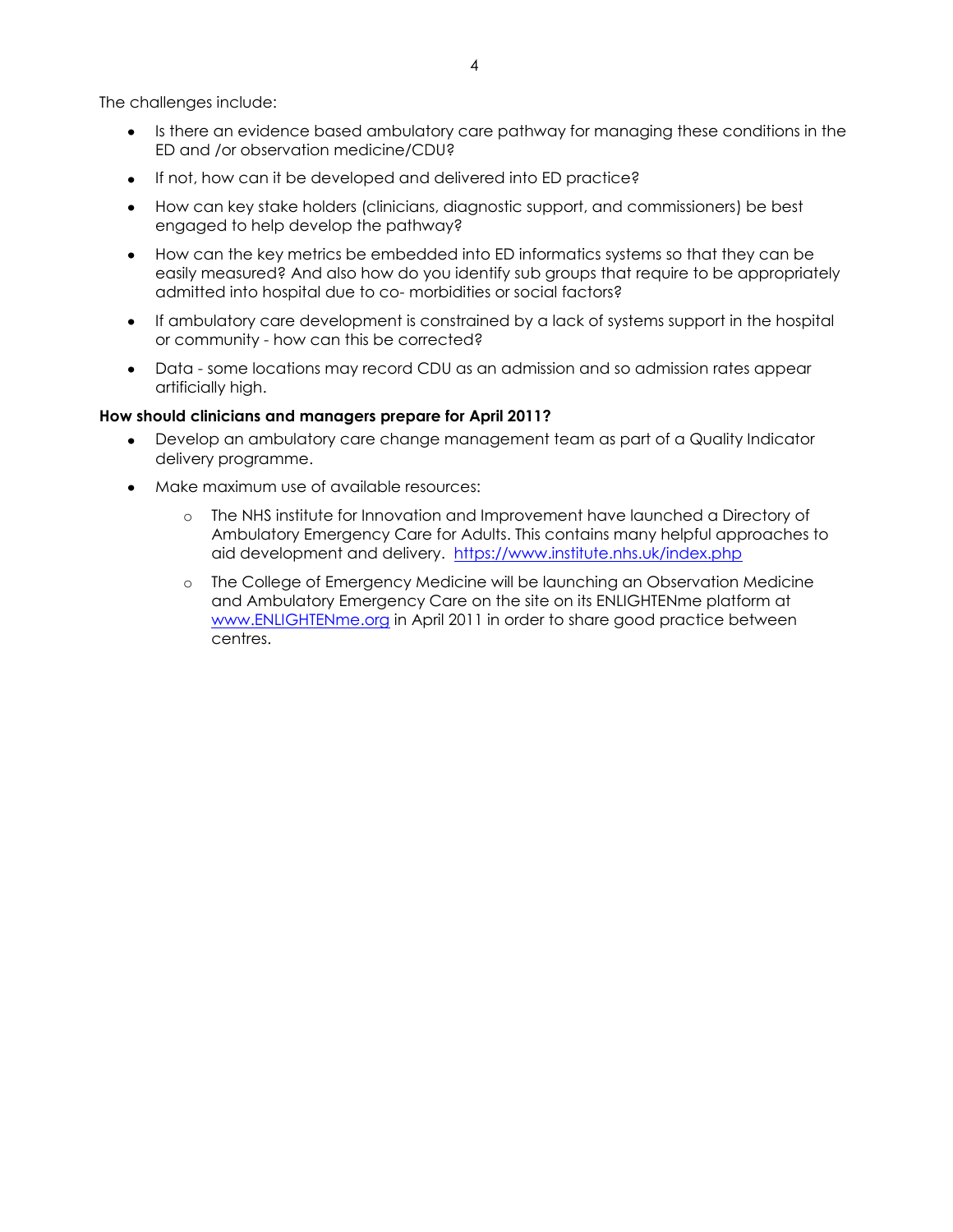# **2. Unplanned re-attendance**

### **Description**

This indicator describes the unplanned re-attendance rate to the ED within 7 days of the original attendance. The aim is to make sure that the patient gets the best possible care at first attendance and that issues related to their care are clearly communicated to them. It is important to understand that the percentage re-attendance rate should not be zero, but ideally would fall within a range of 1-5%.

### **What does it mean and how will it be measured?**

The reasons that patients re-attend an ED are multi-factorial. A proportion of patients will re-attend if their condition suddenly worsens or if they have an unrelated second condition. In addition there will be patients with complex mental health needs and/or be related to substance abuse who will attend frequently. Evidence suggests that case managing this last group by involving relevant agencies and creating good case management strategies can help reduce re-attendance. The indicator should be viewed as being reflective of practice across the whole primary-secondary interface and so may be low if good systems are in place in the community. There will also be a narrative that will be provided with the indicator that will help to set it in the local context of services provided or being developed.

The indicator will measure re-contact of the same ED facility in its first year of operation. A rate above 5% unplanned re-attendance is likely to be reflective of poor quality care and would trigger a central performance management review under the 2011/2012 Operating Framework.

#### **Why has it been chosen?**

The evidence base both nationally and internationally suggests this indicator is a very useful surrogate marker of the quality care that an ED delivers.

#### **What will this mean for my ED?**

Most departmental systems collect unplanned re-attendance data. It may be of use to identify two cohorts of patients in your department: those that have a single re-attendance and those who re-present frequently with multiple attendances.

Strategies can then be developed to manage these two cohorts in different ways, some of which will have common themes and others will require more tailored solutions. This indicator will be a vital component of the NHS operation framework for 2011/2012. This should help significantly in engaging relevant stakeholders to take responsibility especially for the group of patients who attend frequently with mental health and substance abuse issues.

#### **What are the benefits?**

Identifying the specific needs of patients who have unplanned re-attendance to hospital is likely to improve quality of care overall. By better management of the key issues (especially in the group with complex needs) solutions can be developed that will link greater accessibility of community services, improved care pathways in the ED, better education of juniors with regard to communications skills, and discharge advice. In addition, by being able to review unplanned reattendance in those who do not re-attend frequently areas of clinical practice may be found that can be improved upon.

#### **What are the challenges?**

The key challenges will be:

- Reviewing departmental informatics systems to make sure that un-planned re-attendance within 7 days is collected and can be sub- divided into those with single re-attendances versus multiple re-attendances.
- Engaging other stakeholders in the community (especially mental health) to share in the responsibility for multiple re-attendances. These will be recognised in the NHS Operating Framework for 2011/12.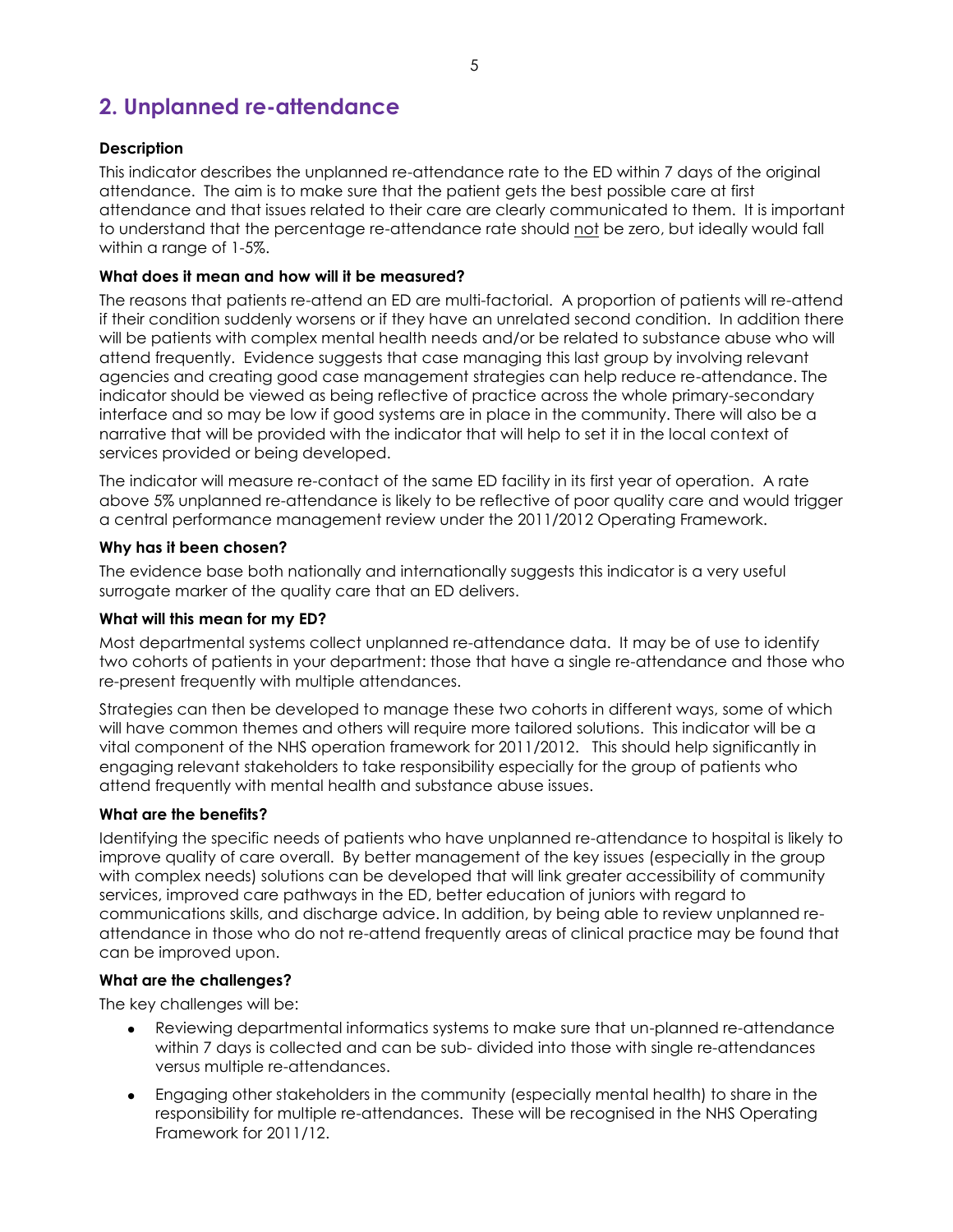- Reviewing rates of re-attendance that are very low (e.g. <1%) as this level may reflect a very risk averse approach to care and be associated with an inappropriately high admission rate or be reflective of good community systems of care delivery for patients who re-attend with "complex" needs.
- Creating solutions in the ED for development of appropriate clinical care pathways and communication strategies to ensure that patients are well informed prior to discharge.

- Optimise ED and informatics systems to collect the right data.  $\bullet$
- Develop a multi-disciplinary group (with commissioner/PCT involvement) to define the scale of the problem and develop shared solutions for patients with multiple re-attendances per year who have complex needs.
- Developing effective clinical audit with feedback to decrease misdiagnosis and suboptimal treatment
- Review local data to optimise departmental pathways and make patients better informed at the first attendance.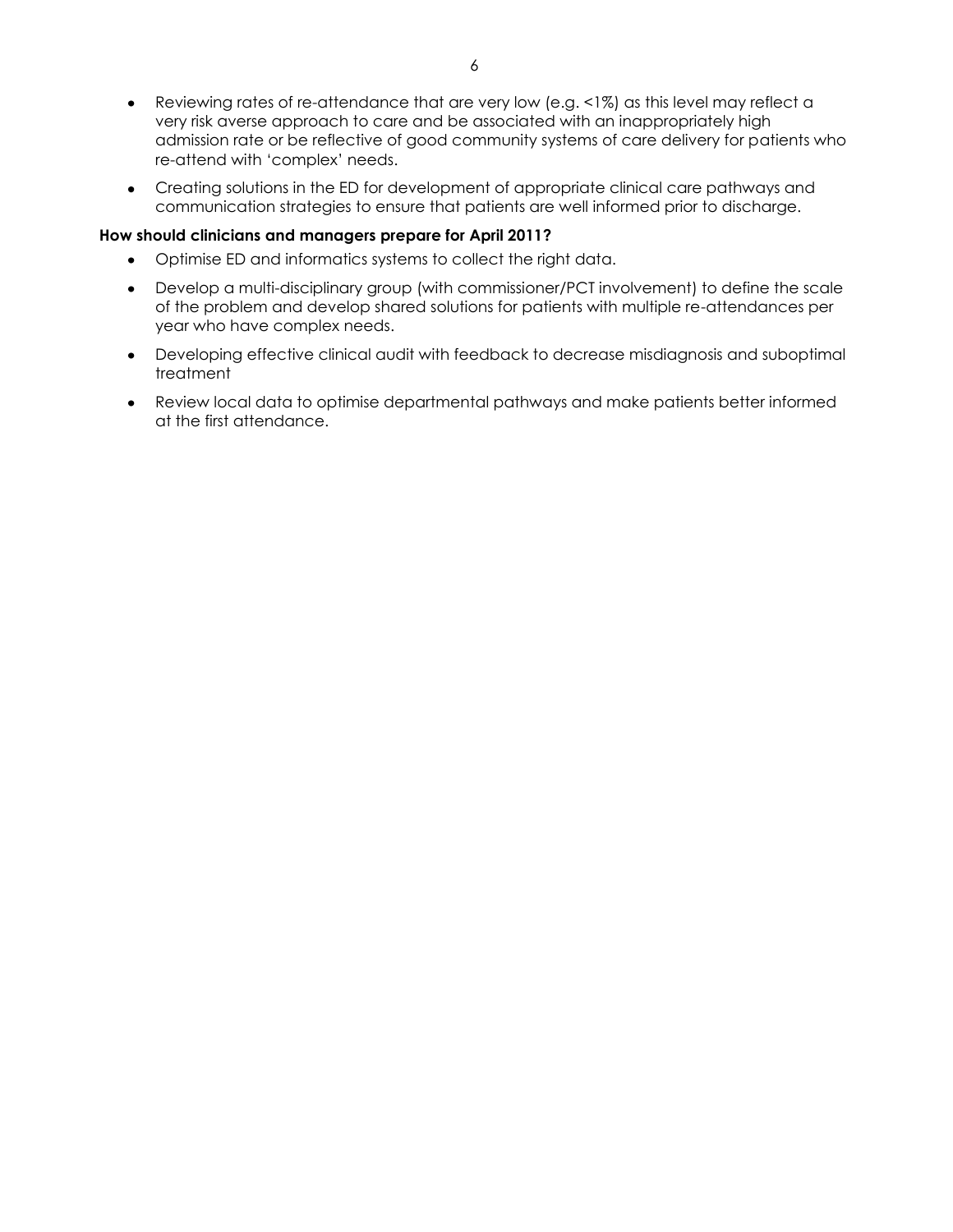# **3. Total time spent in the Emergency Department**

#### **Description**

This measure recognises the fundamental importance of monitoring total time in the Emergency Department as a driver to maintain patient flow, whether being admitted to a hospital bed, ED Clinical Decision Unit or discharged home. The measure reflects the benefits which have accrued from the 4 hour emergency care standard whilst minimising the adverse consequences of a single time related measure of care.

It is crucial to note that a 95 centile of waiting above 4 hours will be a trigger for intervention.

The measure includes the additional statement "the single longest wait should be no more than 6 hours". The implications of the latter statement have not yet been fully appreciated.

#### **What does it mean and how will it be measured?**

The Clinicians contributing to the development of these new QIs emphasised the absolute necessity to maintain the infrastructure, support and investment which were put in place to deliver the previous 4 hour standard. The investment in staff in the ED, hospital bed management, and the improved processes in the Emergency Department which have transformed ED flow during the past decade must therefore be continued. Any withdrawal or reduction in the level of support for the Emergency Department will inevitably impair a compliance with the required measure.

All Emergency Departments must have adequate IT provision to ensure accurate and reliable measuring of this time interval.

#### **Why has it been chosen?**

Experience during the past 10 years has established a body of evidence indicating that in a properly staffed Emergency Department, supported by prompt access to diagnostics and well managed flow into inpatient beds, then more than 95% of patients will complete their ED care within 4 hours. If the Department is under resourced or in-hospital bed capacity is inadequate, then compliance with the time requirement becomes difficult.

As highlighted above, no patient should be in the Emergency Department for more than 6 hours, which applies to those few patients who may be delayed in the Emergency Department, often whilst awaiting a bed in the Intensive Care or High Dependency Unit. This measure should therefore act as a prompt to adequate bed availability for this group of patients to ensure that delays of greater than 6 hours never occur.

#### **What will this mean for my Emergency Department?**

These measures will be introduced in April 2011. It is therefore essential that discussions occur at the earliest opportunity with senior Trust management and Commissioners to identify the areas in which compliance may be challenging and the steps required to ensure consistent delivery against this measure.

It is probable that this will involve the following two initiatives:

- A review of the Emergency Department workforce, particularly Emergency Medicine Consultant numbers.
- Enhancing the bed management programme to ensure that pre-emptive capacity planning is undertaken to manage the mostly predictable demand throughout the 24 hour period 7 days a week.

#### **What are the benefits?**

High quality safe emergency care can be delivered within 4 hours by an adequately resourced Emergency Department supported by the necessary in-hospital capacity and an Emergency Department Clinical Decision Unit.

The patient experience will be significantly enhanced as care is delivered promptly in the Emergency Department and prolonged delays whilst waiting for in-hospital beds no longer occur.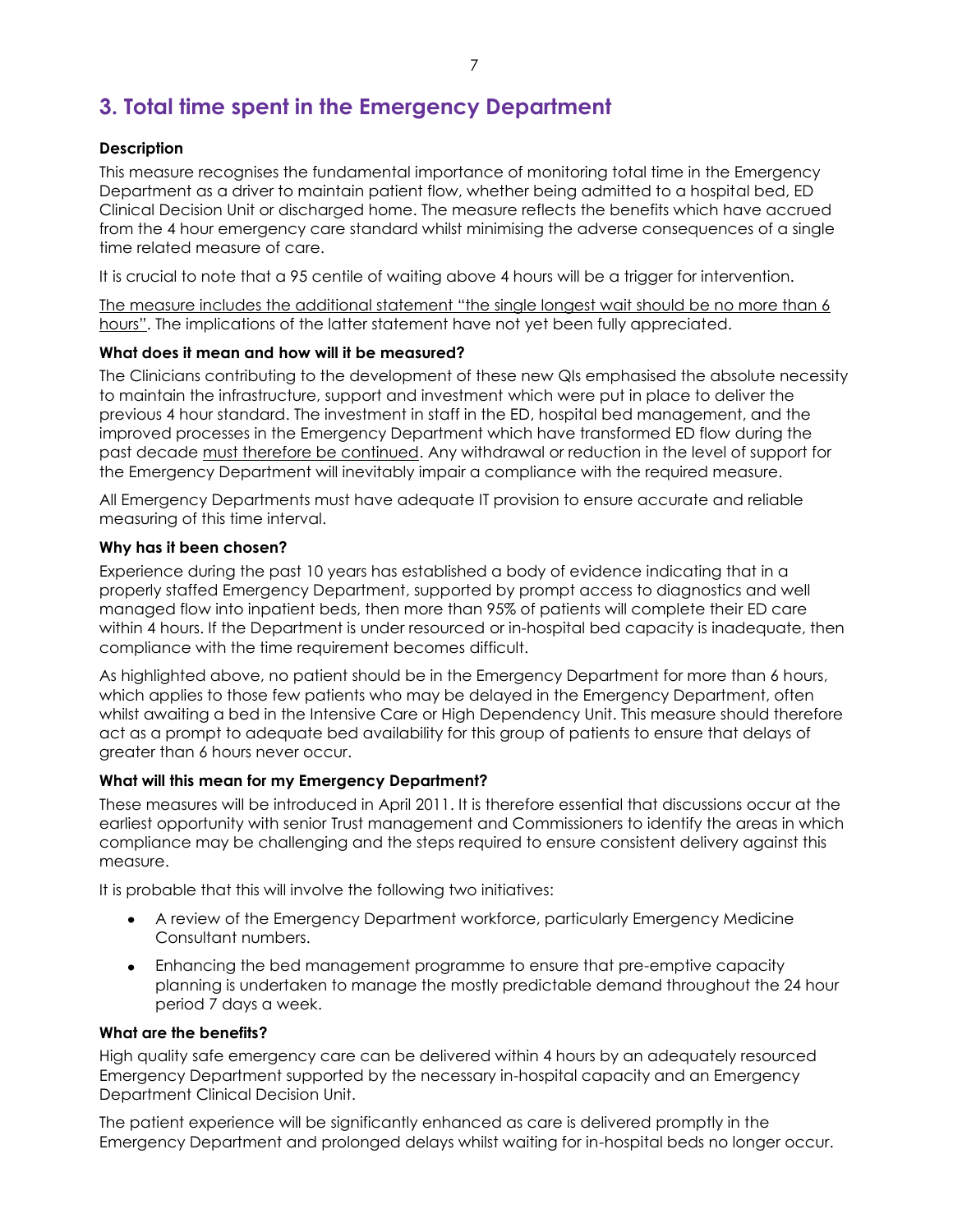#### **What are the Challenges?**

Sustained compliance with the total time measure will require continued high level engagement across the system and individual organisations.

In this regard, the College of Emergency Medicine recommends the appointment of a Director of Emergency Care in each acute Trust to ensure that the key axes between the Emergency Department and the community and the Emergency Department and the in-hospital specialties are optimised.

However, where the Emergency Department is under resourced or in-hospital capacity is not available, then compliance with this measure will be challenging. It is possible that the gaming tactics which were reported during the implementation of the previous 4 hour standard will recur with these new measures. Similarly, the exodus of patients from the Emergency Department at 3.50 must be avoided. Resorting to such manoeuvres results in significantly increased risk and the safety agenda is compromised, Clinicians are unable to deliver the care required and patients find themselves pawns in such misguided manoeuvres. Any such events should please be reported to the College of Emergency Medicine [\(prescem@gmail.com\)](mailto:prescem@gmail.com).

The key challenges for the acute Trust and the Commissioners is to recognise that emergency care is a fundamental component of the Health Service and the public expect the highest quality of care to be available 24/7. This measure in particular should be regarded as a catalyst to drive the support and investment required, with the immense returns available for delivering care to the huge numbers of patients who attend Emergency Departments each year.

- Arrange meetings involving Emergency Medicine Clinicians, Trust Managers and Commissioners at the earliest opportunity to discuss the local situation and take whatever urgent action is required to comply with the required measures by April 2011.
- Recognise the Emergency Department is the hub of the delivery of emergency care and ensure that the necessary workforce is in place.
- Review the processes to ensure flow which will involve early access to senior clinical decision makers, supported by prompt access to diagnostics including pathology and imaging and to undertake a careful bed requirement analysis to ensure that the preempted capacity is available to meet anticipated demand.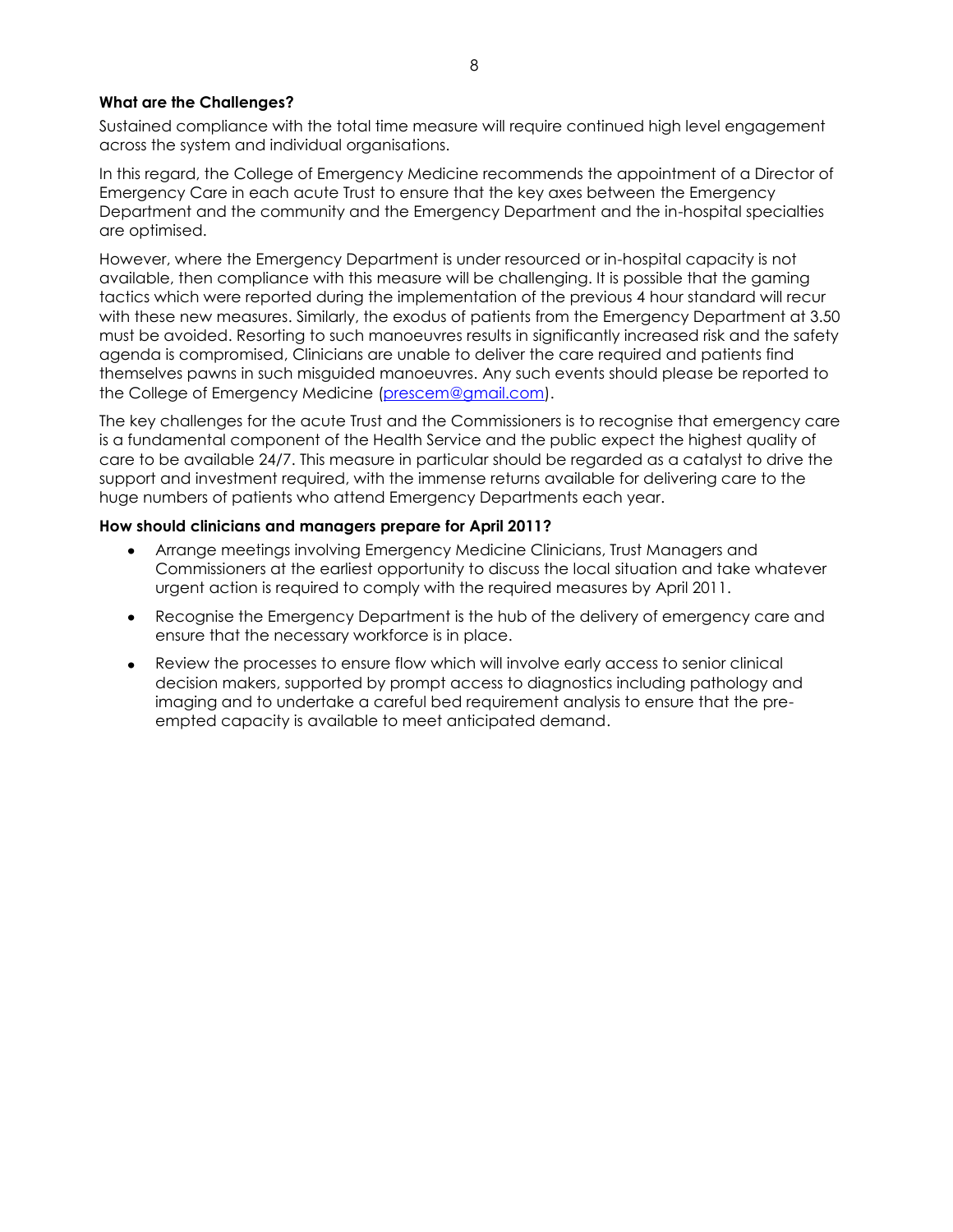# **4. Left without being seen**

### **Description**

This measure is designed to capture the numbers of patients who leave the Emergency Department before a proper and thorough clinical assessment has been undertaken. Patients in this group will already have been registered at the ED Reception and, depending on local processes, undergone a varying form of triage/ assessment.

However, the causes of patients leaving before being seen are multifactorial and, in the early stages at least, attempting to disentangle the varied issues may prove elusive.

As a principle, a rate of greater than 5% of ED attendances leaving before the full clinical work up has been undertaken should be considered to be an area of risk which requires careful local review and improvement.

# **What does it mean and how will it be measured?**

Where the ED has adequate IT provision, then this measure should already be part of the routine data collection exercise undertaken on a daily basis.

However, where IT is inadequate, then urgent improvement should be undertaken to ensure the ability to measure this and other groups.

Determining the exact nature of any triage or other early assessment which has been undertaken may prove difficult. The best approach would be, in the first instance, to consider those patients who leave a waiting room or a clinical area before their planned full clinical work up has been completed constitute of patient who has left without being seen.

It is important to note that this is one of the 5 indicators which will be monitored centrally and rates at well above 5% may trigger intervention from the centre.

#### **Why has it been chosen?**

Internationally, patients who leave the Emergency Department before the required detailed formal clinical process is completed are known to be at risk of adverse events.

#### **What will this mean for my Emergency Department?**

Although the factors contributing to a patient"s decision to leave without being seen are multifactorial, in general terms EDs with prompt processes, good patient flow, good patient communication and adequate staffing to ensure the above will achieve compliance within the expected 5% limit.

However, the measure is a reasonable surrogate for departments which are functioning well in each of these domains.

Achieving compliance should prompt a detailed review of all aspects of the Emergency Department staffing, processes and flow to establish any variable which requires urgent work.

#### **What are the benefits?**

Optimal processes, staffing, communication and patient flow will significantly enhance the patient experience and will inevitably reduce the percentage of patients who leave before their full clinical assessment has been completed. This will lead to significant improvements in the safety agenda and the risks associated with incomplete assessment of patients across the range of case mix will be avoided.

# **What are the challenges?**

- Ensuring that the Emergency Department has adequate IT to capture the data
- Managing patient flow, particularly amongst the less seriously ill and injured group which comprises of many of the LWBS patients, will demand equal prioritisation amongst the various measures to be introduced from April 20<sup>th</sup> 2011.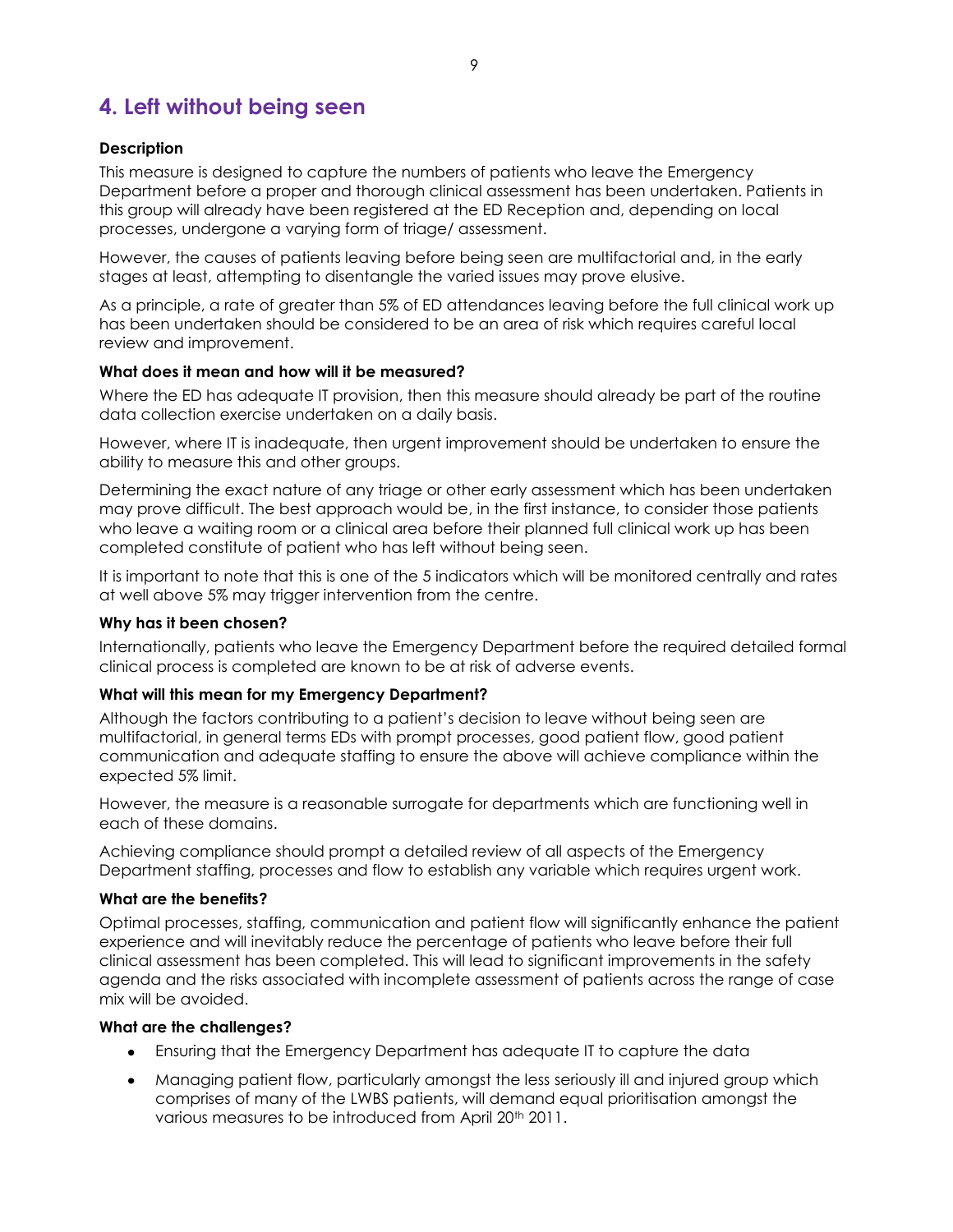# **5. Service experience**

### **Description**

This quality indicator describes (i) the steps that have been taken to regularly assess experience of the emergency or urgent care services provided, and (ii) what has been done to improve services in light of the results of assessment.

#### **What does it mean and how will it be measured?**

It is important to note three features of this quality indicator. First, it is not simply a patient satisfaction indicator, but an indicator of overall service experience reflecting the 24 hour nature of emergency and urgent care. Second, it requires data on service experience to be gathered and analysed on a regular basis. The minimum requirement is for quarterly review. Third, the indicator requires clear evidence of the action that has been taken to respond to the findings from the review.

There are significant differences between a patient satisfaction indicator and this service experience indicator. A patient satisfaction indicator asks patients to evaluate their care. Patient evaluations vary according to patient expectations, are inclined to be favourable, and do not supply sufficient data to support quality improvement. Coulter et al ("Measures of patients' experience in hospital: Purpose, methods and uses" Kings Fund – see below) summarize the focus on experience as follows: "Instead of asking patients to rate their care using general evaluation categories (e.g., excellent, very good, good, fair, poor), they are asked to report in detail about their experiences of a particular service, hospital episode, general practice, or clinician. Such questions ask respondents to report whether or not certain processes or events occurred during a particular visit, a specific episode of care, or over a specified period. These types of questions are intended to elicit reports on what actually occurred, rather than the patient"s evaluation of what occurred."

This service experience indicator is not restricted to patient experience, but may also include carer, staff or others" perceptions of the service. Its aim is not to retrieve satisfaction ratings but to explore more broadly how the service is experienced and therefore how it might be improved.

Unlike the other indicators, this indicator will not permit comparisons between sites. It is intended to support local quality improvement. This affords freedom to clinicians and managers, working with others including users, to develop an approach to understanding local service experience that will be meaningful and supportive of local improvement needs.

At this stage the indicator will be measured by way of a narrative report that is expected to describe the steps taken to assess service experience and the steps taken to improve quality in response. As providers develop and spread good practice in assessing emergency and urgent care service experience, the indicator may in future be measured by reference to agreed best practice. Departments are encouraged to seek and share effective ways of capturing service experience relevant to local circumstances.

#### **Why has it been chosen?**

The indicator was chosen because it is essential to understand how a service is experienced if it is to be responsive to the needs of users. Emergency and urgent care services address a wide range of human need beyond the purely clinical, including compassionate care for bereaved family, comfort for the dying, and alleviation of anxiety for all. Overall experience of emergency and urgent care services is therefore as important as clinical outcomes.

A service experience indicator was preferred over narrower patient satisfaction data to permit departments to prioritise local concerns for service experience investigation. It also allows for some sampling of views from people who experience aspects of the service important to quality of care but of which patients are sometimes unaware e.g. ambulance crew handover, communication with GPs, communication with community mental health teams.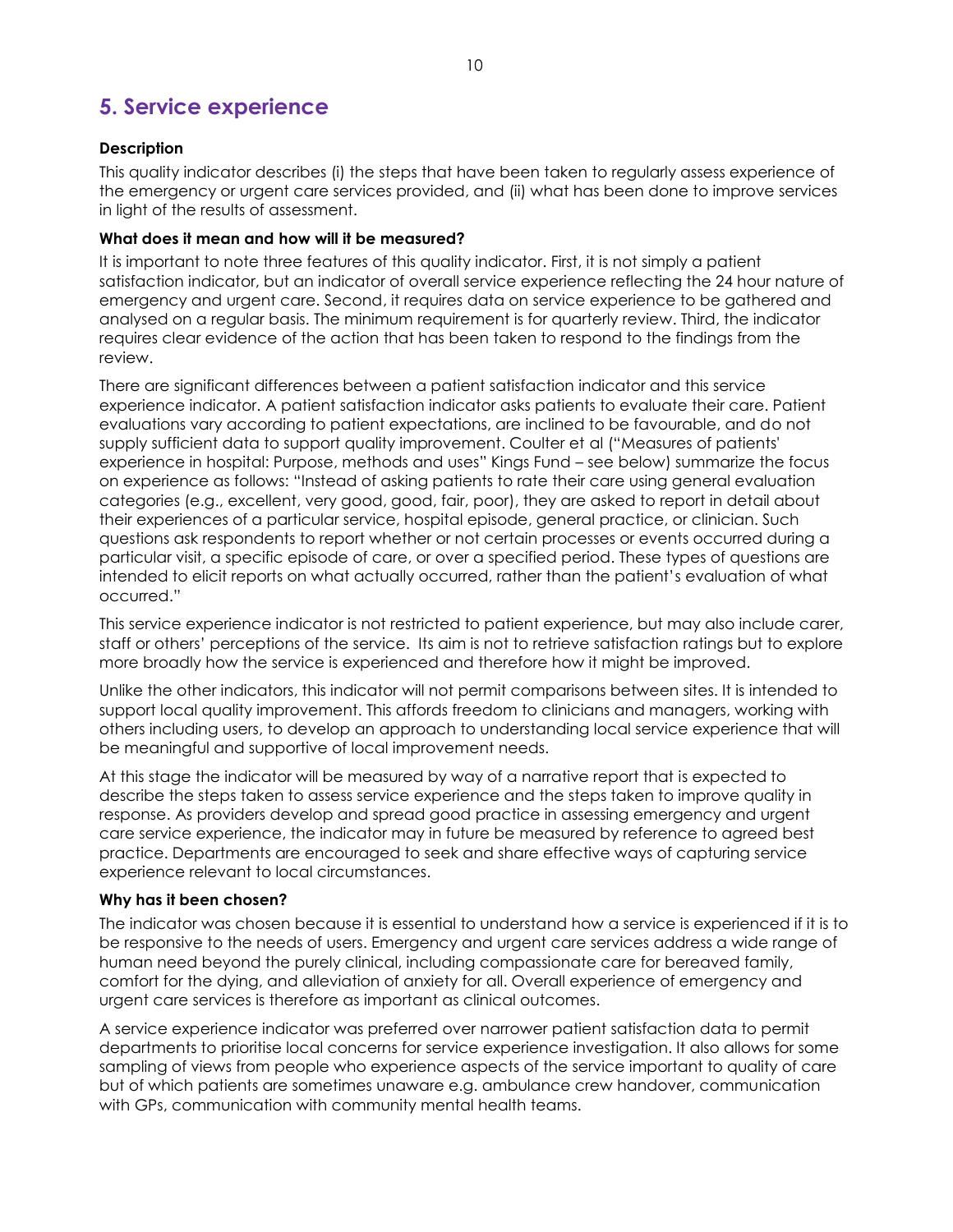A narrative report was chosen in order to emphasize that the purpose of the indicator is to support local improvement and develop approaches to understanding service experience, rather than provide data for national comparison.

### **What will this mean for my Emergency Department?**

All Emergency Departments should review the ways in which they currently gather data respecting experience of their service. Many Emergency Departments already gather data on patient and carer experience, or patient satisfaction data, sometimes in novel and interesting ways. Departments will need to consider how far their existing data collection allows them to understand different dimensions of service experience, whether to extend data collection to other groups whose perspectives on the service are important, and what mechanisms they have for reviewing and responding to service experience data. Departments are encouraged to involve users and other stakeholders in developing local responses to local issues.

#### **What are the benefits?**

The indicator will benefit patients, carers, staff and those who may become users of emergency and urgent care by encouraging continuous improvement effort based on a wider understanding of what people need or want and what they think they are currently getting.

Clinicians, managers and users should benefit from freedom to adopt local initiatives and local solutions in response to local needs.

### **What are the challenges?**

The scale of the challenge depends upon what your Trust and department already does to collect data on service experience, and what your Trust and department already do to develop a response to findings from service experience data. The challenges include:

- Does the Trust have a strategy for patient experience of which the ED is a part? If so, is the Trust"s strategy consistent with the requirements of this indicator?
- Does the ED already have effective systems for regularly gathering and responding to data on service experience?
- If not, how can a system be developed and delivered into practice? Is there scope to learn from other organizational or departmental initiatives?
- Is there scope for embedding a focus on service experience into clinical audit activity?
- How can key stake holders (e.g. service users, PALS, local HealthWatch, commissioners) be  $\bullet$ engaged to help develop and implement approaches to gathering service experience data, and develop responses to findings?

- For an excellent overview including the difference between patient satisfaction, patient experience and PROMs, and a comprehensive summary ways of gathering data, read Coulter, Fitzpatrick and Cornwell "Measures of patients' experience in hospital: Purpose, methods and uses" 32pp Downloadable free from <http://www.kingsfund.org.uk/publications/measures.html>
- The NHS Institute for Innovation and Improvement Patient Experience Network [http://www.institute.nhs.uk/share\\_and\\_network/pen/welcome.html](http://www.institute.nhs.uk/share_and_network/pen/welcome.html) has many useful resources to guide data collection and developing a response through "Experience Based Design". Use their "High Impact Actions for Improving Patient Experience" as a checklist to assess your current practice.
- Your Trust may have responded to *The Next Stage Review* by developing a Trust-wide  $\bullet$ patient/service experience strategy, including an executive board lead for patient/service experience and departmental champions. If it hasn"t, identify an ED clinical champion who is a patient experience enthusiast (or prepared to become one) and ensure they have senior clinical and managerial support. Lobby for a Trust-level approach to patient/service experience.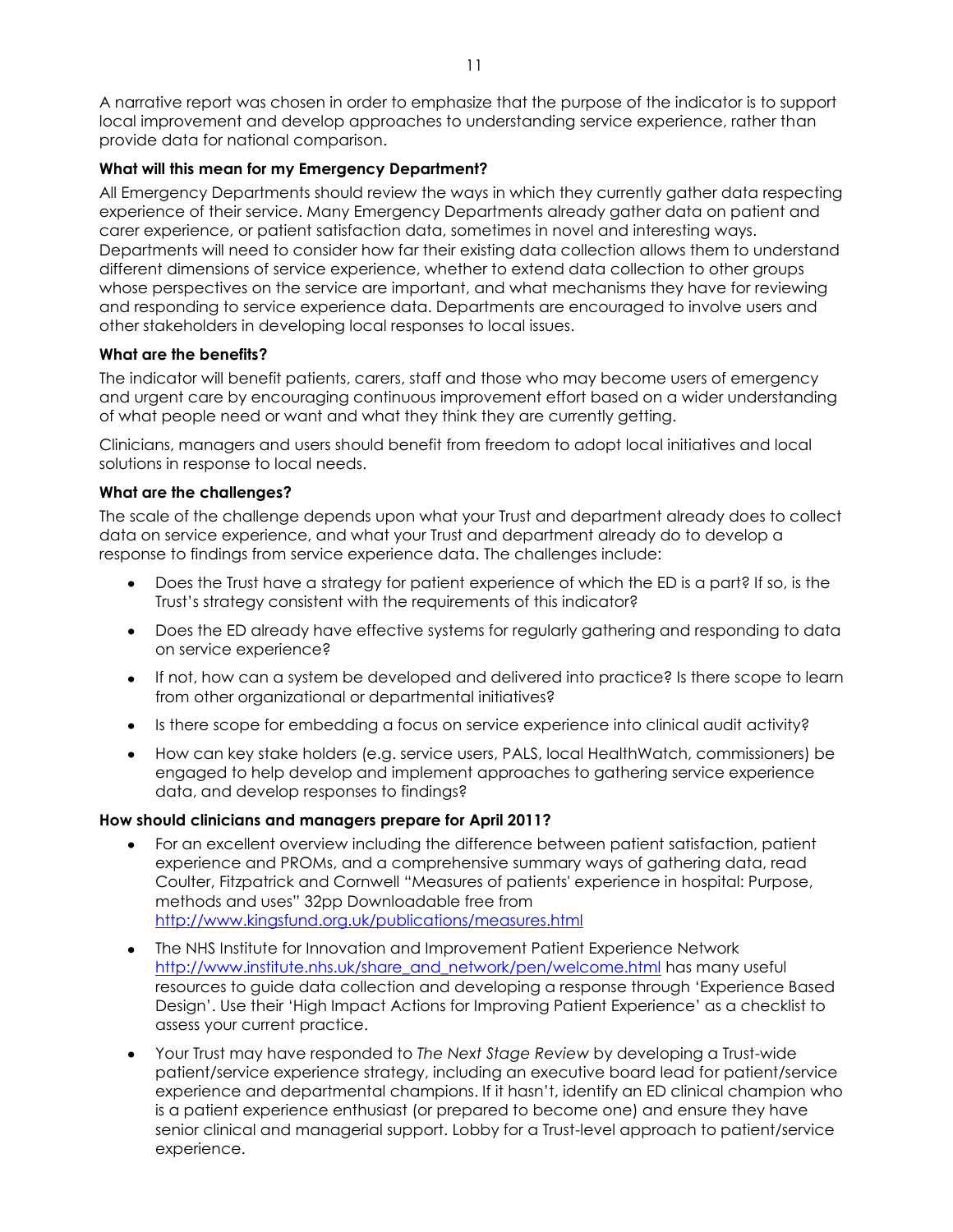# **6. Time to initial assessment**

### **Description**

This quality indicator records the time from arrival in the ED to full initial assessment for cases arriving by ambulance. Initial assessment must include a pain score and physiological early warning score for all patients arriving by ambulance.

This indicator aims to reduce the time the patient spends without assessment by staff. Serious untoward events have been noted where there have been significant delays in formal assessment.

#### **What does it mean and how will it be measured?**

Patients have traditionally been "triaged" when they have been brought to the ED by ambulance. However, the nature of this triage assessment is not necessarily consistent across England. This indicator defines the elements that should be included in a full assessment. The minimum elements include a brief history, pain score and recording of vital signs leading to the completion of a physiological early warning score.

The phrasing of this indicator around those brought by ambulance was adopted because of the challenges associated with defining "majors" patients and pragmatically avoiding extra steps in the management of patients with more "minor" presentations that could be "seen and treated". However, the implementation of this indicator should not exclude those presenting with "major" type presentations that self-present.

Time to initial assessment should be within 20 minutes of arrival or handover by ambulance crew (which may be up to 15 minutes after they have arrived at the ED) whichever is earlier. If the ambulance handover includes the parameters defined in this indicator then this indicator can be achieved at the same time as ambulance handover. Time to initial assessment is included as one of the 5 QIs for national oversight in the NHS Operating Framework 2011/2012.

#### **Why has it been chosen?**

Adopting this approach will help to identify those with the most time critical need for early intervention; improve health outcomes and patient experience. Early focused assessment should reassure the patient that their needs are identified and particularly that the need for analgesia is identified and acted upon early.

# **What will this mean for my Emergency Department?**

There will be a need to focus experienced nursing staff on the initial assessment of patients. This QI is intrinsically linked to improving ambulance handover times and on time to treatment. Investing focus on getting this indicator right will pay dividends in ensuring that the patient pathway is safe, focused on clinical need of high quality. Given the nature and pattern of patient presentation by ambulances this may require more than one nurse or other clinician to be allocated to this role at times. Understanding attendance patterns will be important in planning the numbers of staff required.

Attention should also be focused on communication and interventions associated with this QI. Just identifying those who need early intervention, either because of altered physiological scores or the need for analgesia, does not equate to quality. Enabling pathways will be required for instance ensuring that nurses are able to provide adequate analgesia and request appropriate investigations early are fundamental to the whole care pathway.

#### **What are the benefits?**

This indicator encourages earlier identification of those who require intervention. It should help to reduce risk and improve patient safety. It should also help to focus the need for developing enabling pathways for early investigation and intervention. Patients and their carers should be reassured that that their needs have been identified and are being met.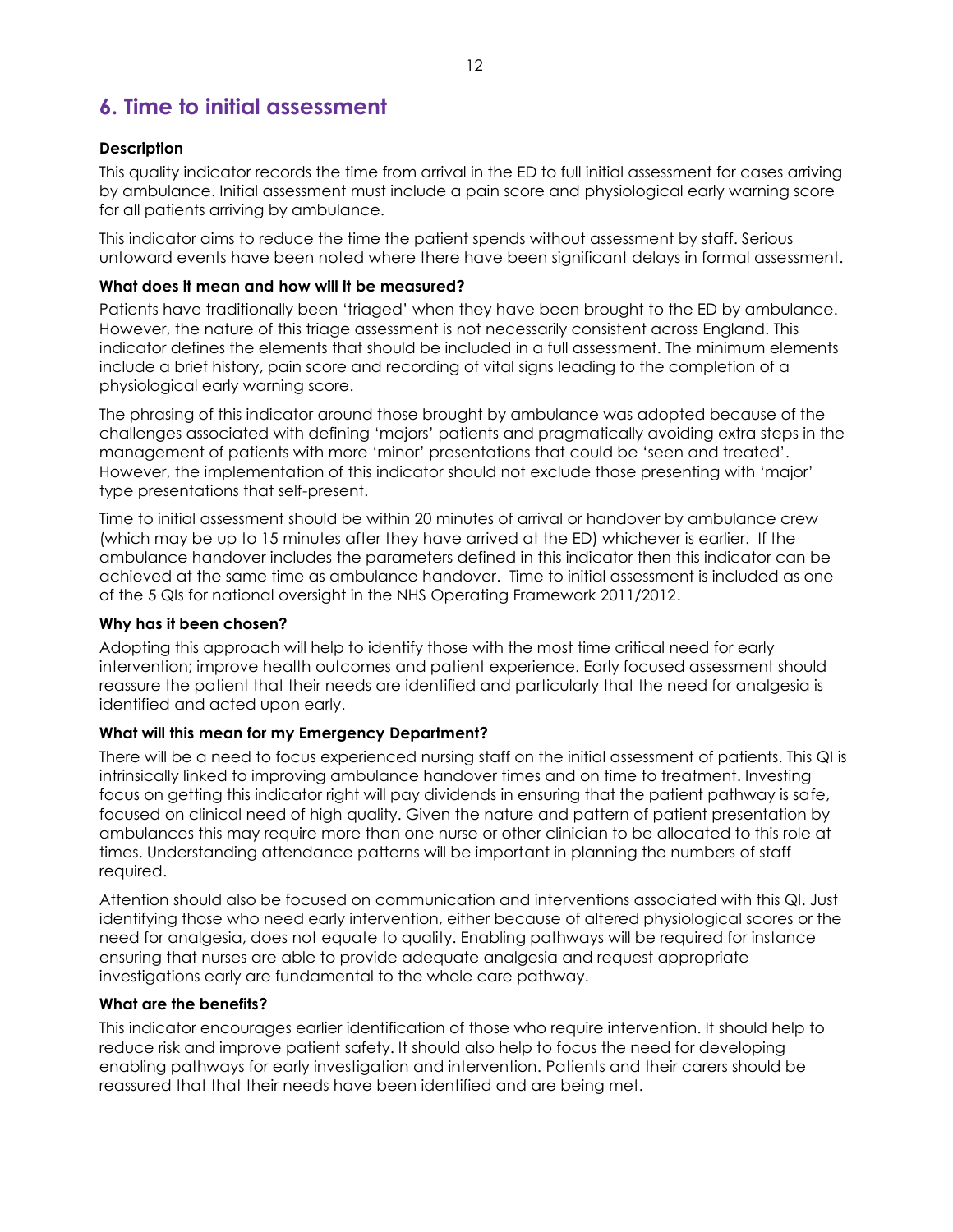#### **What are the challenges?**

- Allocating sufficient numbers of experienced nursing staff to front load the assessment process and having insufficient numbers of staff to provide on-going care.
- Developing the enabling pathways to provide adequate analgesia early in the patient  $\bullet$ journey before full assessment.
- Developing enabling pathways for investigations that are identified at initial assessment.
- Providing the right skill mix of staff.

- Analysing the nature of attendance patterns and demands, to enable planning for sufficient staffing. Identification of staff that will perform this role.
- Development of enabling pathways to assist with requesting of investigations and administration of early analgesia. Identification of the physiological scoring system to be used and what the actions associated with the acuity triggers will be.
- Plan for data collection ensuring that it is linked to local and national audits such as the CEM vital signs standard.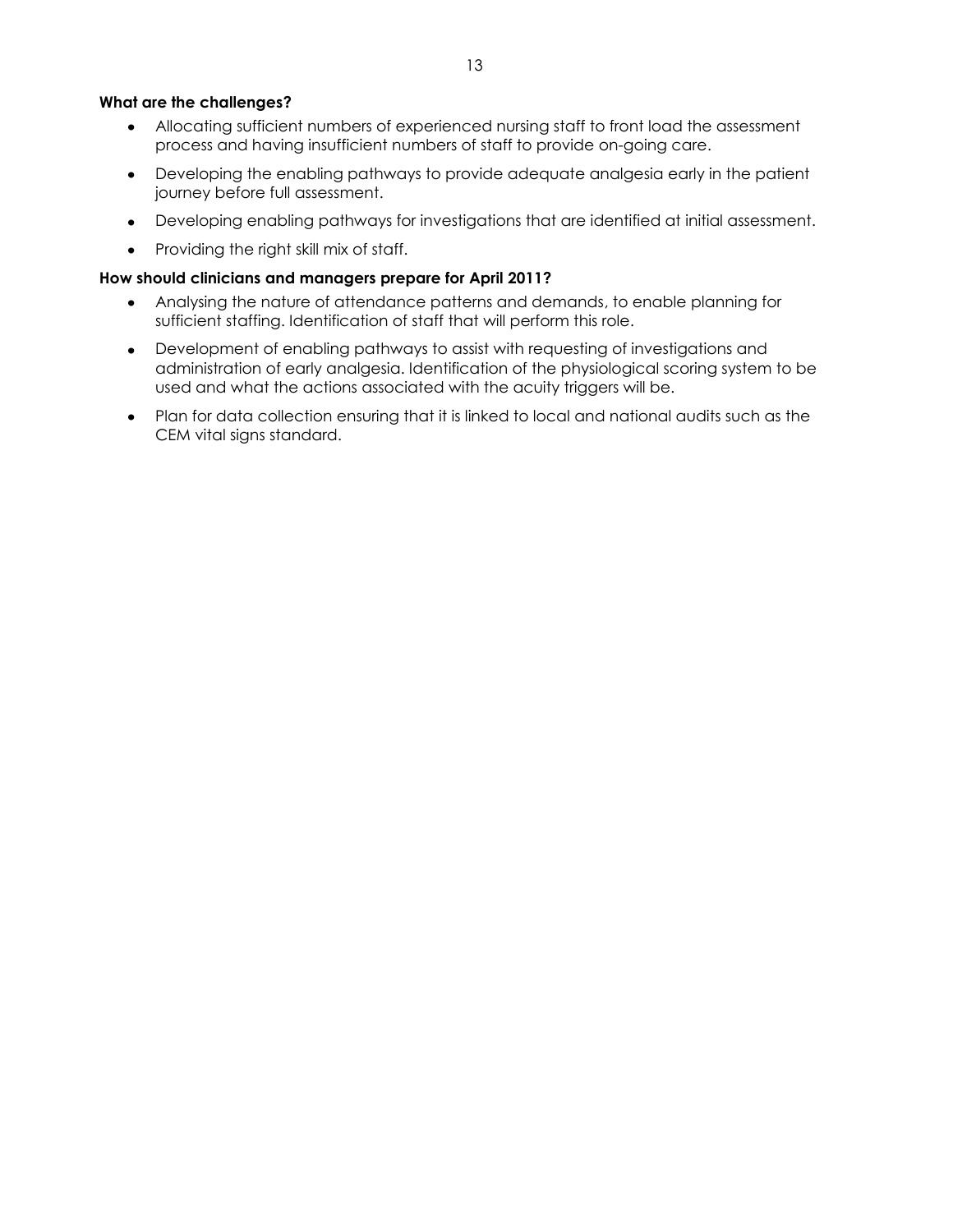# **7. Time to treatment**

# **Description**

This quality indicator records the time between ED arrival and the time when the patient is seen by a "decision-making clinician". In practical terms this clinician is somebody able to discharge the patient from the ED (e.g. a suitably experienced doctor or Emergency Nurse Practitioner). ED arrival time is well defined and measured:

- Time of initial assessment/triage or initial registration, whichever is sooner
- Ambulance handover time or 15 minutes after ambulance arrival, whichever is sooner

The time that the patient is seen by a decision-making clinician is already routinely recorded and reported in many EDs.

# **What does it mean and how will it be measured?**

Many ED presentations have some degree of time sensitivity. This indicator will encourage earlier treatment of ED patients, thereby improving the quality of care and the patient experience.

It is anticipated that this indicator will be reported for all patients on a monthly basis. The median time, 95<sup>th</sup> centile and maximum (longest) time should all be reported with the expectation that median time will be consistently less than 60 minutes. In some cases data will be missing and therefore no time interval will be calculable, however the rate of missing data should be less than 5%. Ideally the required information should be automatically collected and reported, with further investigation if there are unexpected values or high rates of missing data.

# **Why has it been chosen?**

This indicator reflects the fact that earlier intervention improves outcome in some conditions, and improves the patient experience in all cases. An ED that is achieving well in this indicator is likely to have sufficient decision-making staff seeing patients in a consistently timely way.

# **What will this mean for my Emergency Department?**

In addition to measuring total time in the ED, the time to treatment will need to be robustly measured and consistently reported. Reporting of the 95<sup>th</sup> centile is a new concept that will require whole-system approaches to improvement, however it will also encourage further investment in the ED to improve staffing levels and patient flows. This is one of the five indicators included as a headline measure under national oversight to assess organisational and system health in the NHS Operating Framework for 2011/12, and a result it is likely to figure prominently in local commissioning and performance discussions.

# **What are the benefits?**

This indicator encourages earlier patient management which in turn improves outcome and experience. It can be used as a driver for increased ED staffing and resource allocation as well as improvements in ED processes and whole system working. Working with the other two time indicators it encourages a global improvement in flow rather than focussing on the departure time as could occur with the 4 hour target

# **What are the challenges?**

There are four main challenges associated with this standard:

- Avoiding the introduction of a "hello clinician" who technically meets the standard but achieves no additional patient value.
- Excessive use of junior medical staff that may lack the experience to make definitive clinical decisions. This further supports an increase in consultant numbers.
- Failing to rapidly manage the most urgent patients in favour of those with less clinical need but times approaching 60 minutes.
- Excessive front-loading so that the later stages of care are delayed.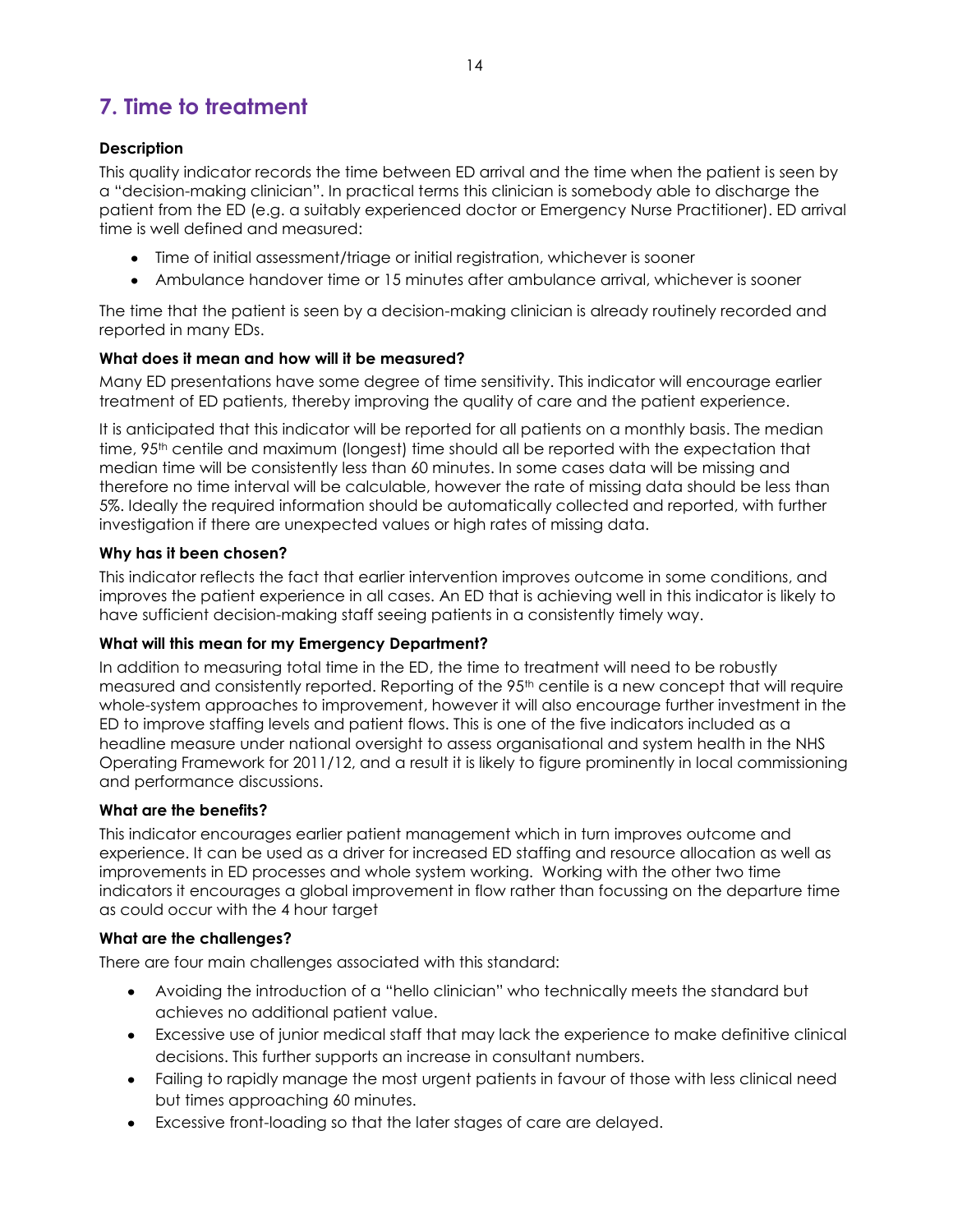The published standard identifies all of these pitfalls, and specifically advises against them. In particular the College recommends that this indicator is combined with local clinical audit to ensure that those patients with the most time-critical conditions are receiving prompt care.

#### **How should clinicians and managers prepare for April 2011?**

It is important to ensure that mechanisms are in place to robustly collect and report these data on a monthly basis from April.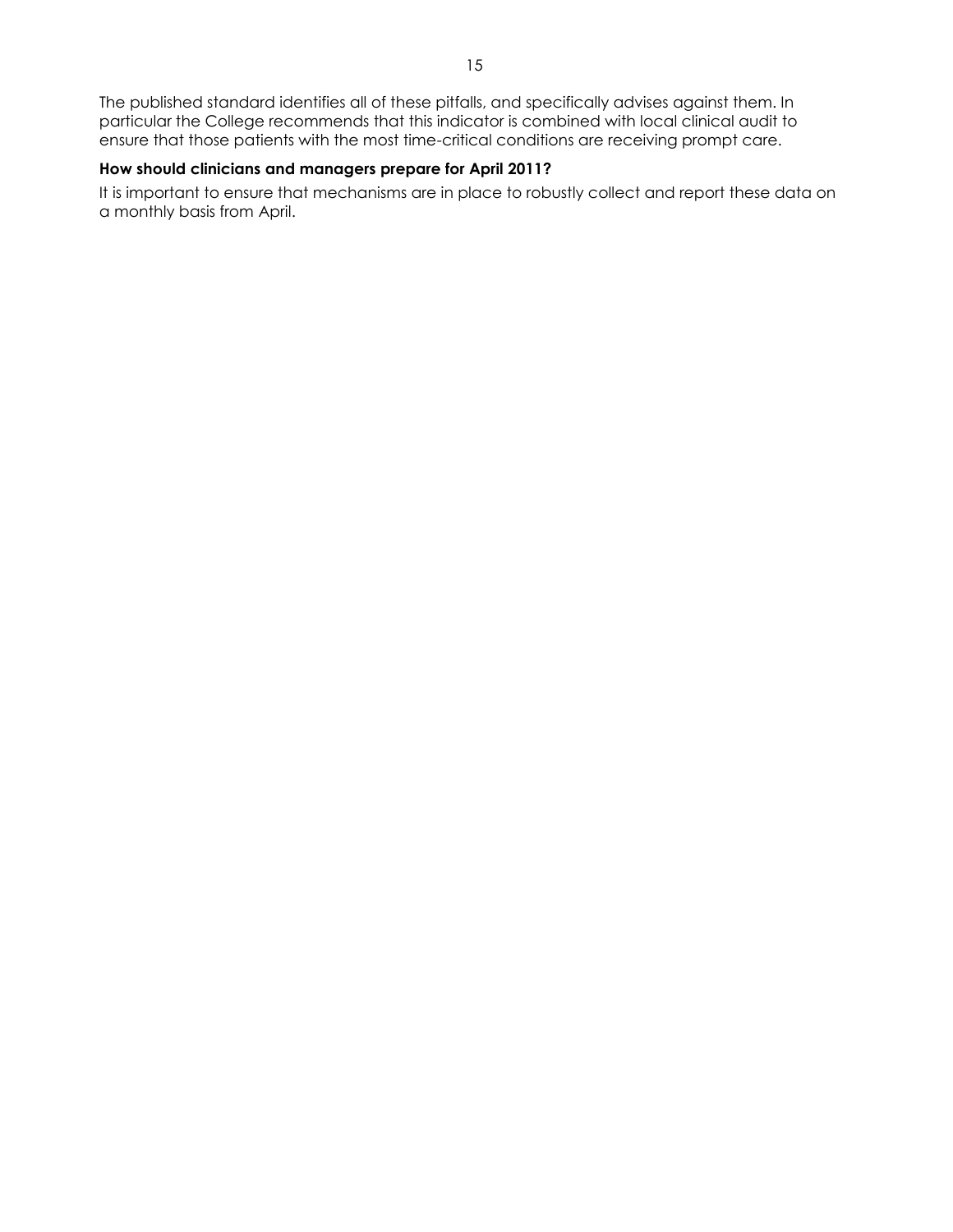# **8. Consultant Sign-Off**

# **Description**

This quality indicator is adapted from the recently released CEM standard for "consultant sign-off". It identifies three high risk presentations that should be reviewed by a consultant prior to ED discharge:

- Non-traumatic chest pain in adults (> 17 years of age).
- Febrile illness in children < 1 year old.
- Unscheduled returns (with the same complaint) within 72 hours.

If a consultant is not immediately available on the "shop floor" then review may be undertaken by an experienced trainee in Emergency Medicine (ST4 or above) or a staff grade or similar substantively appointed doctor who has been designated to undertake this role by the EM consultant staff.

# **What does it mean and how will it be measured?**

This indicator will encourage a process of formal senior review for high risk patients being discharged from the ED, and will also act as a driver for progressive consultant expansion. The included conditions will be reviewed at an early stage, as will the overall impact on a wide range of Emergency Departments.

CEM is planning to audit this indicator during the latter part of 2011, including a selection of EDs in the first instance. Ultimately the expectation is that this indicator will be reported by all EDs every March and October. Ideal practice would be for every patient in these high risk groups to be reviewed by a consultant prior to discharge, but initially this will be possible in only a handful of EDs. Early audit will establish a benchmark by which similar EDs can be compared, and from which progressive improvement can be measured. Data should be collected continuously on all eligible patients, but where this is not possible a sampling approach is acceptable, providing those sampled are compared to those not sampled and any differences explained.

# **Why has it been chosen?**

This indicator has been chosen to improve patient safety and enhance the quality of clinical care, thereby complimenting the process-related and time-based indicators. It also acknowledges the importance of senior staff in the ED, and acts as a driver for consultant expansion in order to improve compliance.

# **What will this mean for my Emergency Department?**

Every ED to which these quality indicators apply will need to do the following:

- Establish a mechanism for formal senior review of patients falling into the above groups prior to ED discharge.
- Establish a mechanism for recording and auditing this senior review so that robust data can be readily returned on the number of eligible patients and the number receiving review. It would also be helpful to record how often this review leads to a change in the treatment plan, follow-up, etc.
- Consider how the introduction of this indicator could be used to support increased senior staffing in the ED.

# **What are the benefits?**

This indicator is intended to improve quality and safety in the ED. It also provides support for increased senior presence and consultant expansion.

# **What are the challenges?**

The indicator should not be used as a justification to extend or alter the working hours of existing consultant staff without prior agreement: the best way to improve compliance would be to increase the number of consultant staff and therefore improve their availability and hours of work